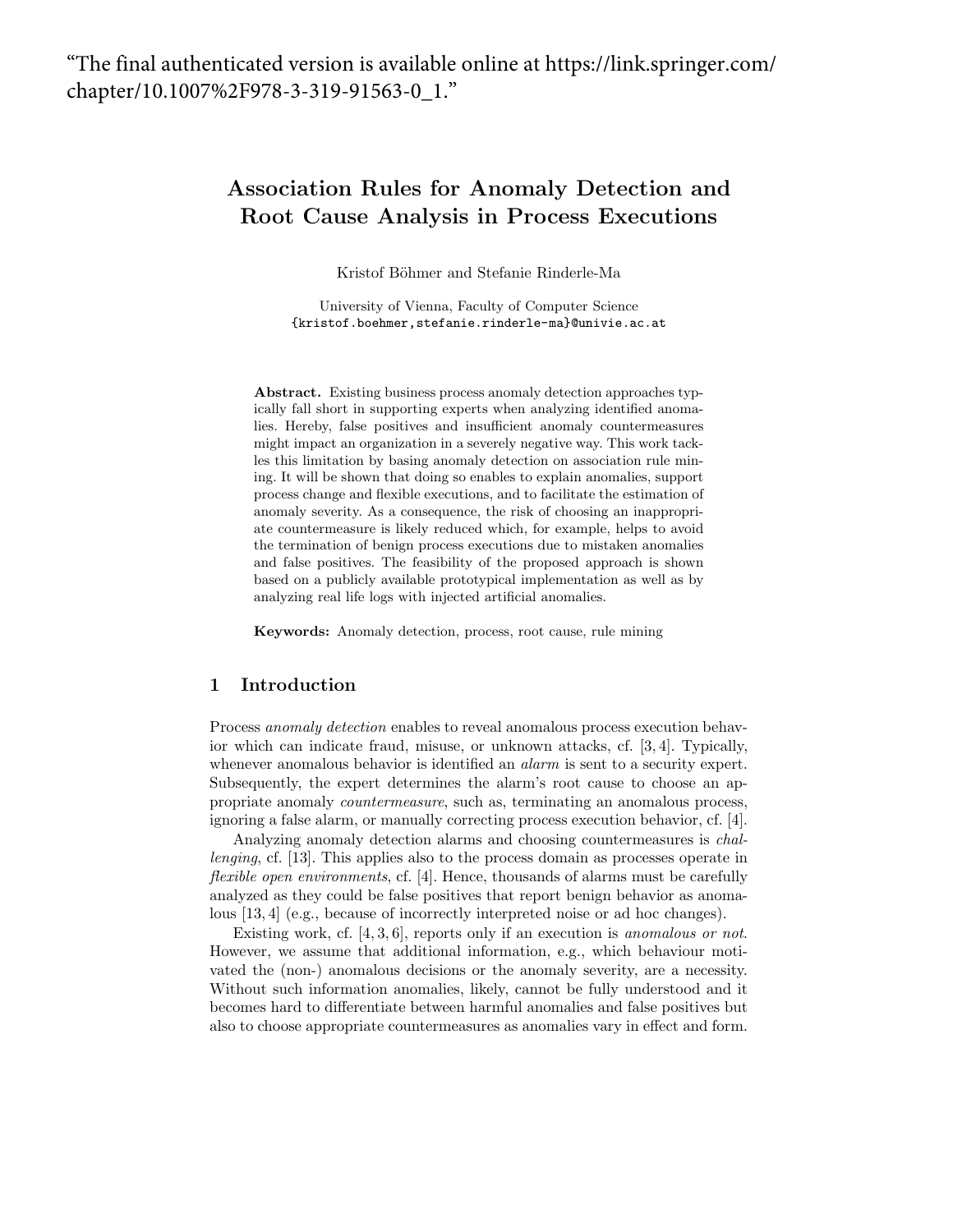Further on, existing process focused work frequently applies monolithic anomaly detection signatures, cf. [3, 6], to identify anomalies. Such signatures, compress all the expected execution behavior into a complex interconnected structure. Thus, they must be recreated from scratch whenever a process changes, are hard to understand, and can be computationally intense to create. Monolithic signatures were also found to be overly detailed and specific so that benign noise or ad hoc changes (such as, slightly varying resource assignments or activity execution orders) are typically reported as anomalies [4]. This could hinder an organization as benign process executions could be unnecessarily terminated.

To address these limitations this work proposes a novel unsupervised anomaly detection heuristic. Instead of monolithic signatures it applies small sets of independent association rules. Hereby, individual rules can easily be replaced if a process changes. As association rules only represent direct relations between variables (e.g., activity A and C occur during the same execution) they are easy to understand but lack in expressiveness compared to other formalisms, such as, Liner Temporal Logic  $(LTL)$  – which we see as an *advantage*. We assume that the more expressive rules become the more likely it is that they are misunderstood and the more computational intense it is to mine them, cf. [10, 14], hence, simple formalisms (e.g., association rules) foster mining and understandability.

Further, the proposed approach prevents false positives as it supports noise and ad hoc changes. This is because process executions, differently to monolithic signatures, no longer must be completely represented by the signatures but only by a fraction of the rules which a signature is composed of, cf. [4]. This also enables to provide more details about the individual anomalies, as it can be reported which rules a process execution (trace resp.) supports and which not, but also the anomaly severity. The latter is composed of the aggregated automatically calculated rule significance of each non-supported rule.

Let  $P$  be a process that should be monitored for anomalies and let  $L$  hold all execution traces  $t$  of  $P$ . The key idea is to represent the given behavior in L as a set of association rules R. To analyze if a novel execution trace  $t' \notin L$ is anomalous it is determined which rules in  $R$  are supported by  $t'$  (ex post). Supported means that a trace complies to the conditions specified by the rule. If it is found that t' has a lower rule support than the trace  $t \in L$  that is most similar to  $t'$  then  $t'$  is identified as anomalous and an alarm is triggered.

This work follows the design science research methodology, cf. [21]. For this, design requirements were derived from existing work on anomaly detection in the security domain, in general, and the process domain. As a result an existing rule formalism, i.e., association rules, lays the foundations for a novel anomaly detection approach, cf. Sections 2 and 3. This artifact is evaluated in two ways, cf. Section 4. First, its feasibility is shown by performing a cross validation with real life process executions and injected anomalies. Secondly, the findings are compared with related work (cf. Section 5) and the achieved root cause analysis capabilities are discussed, cf. Sections 3 and 6. Stakeholders of the proposed approach are process managers and security experts.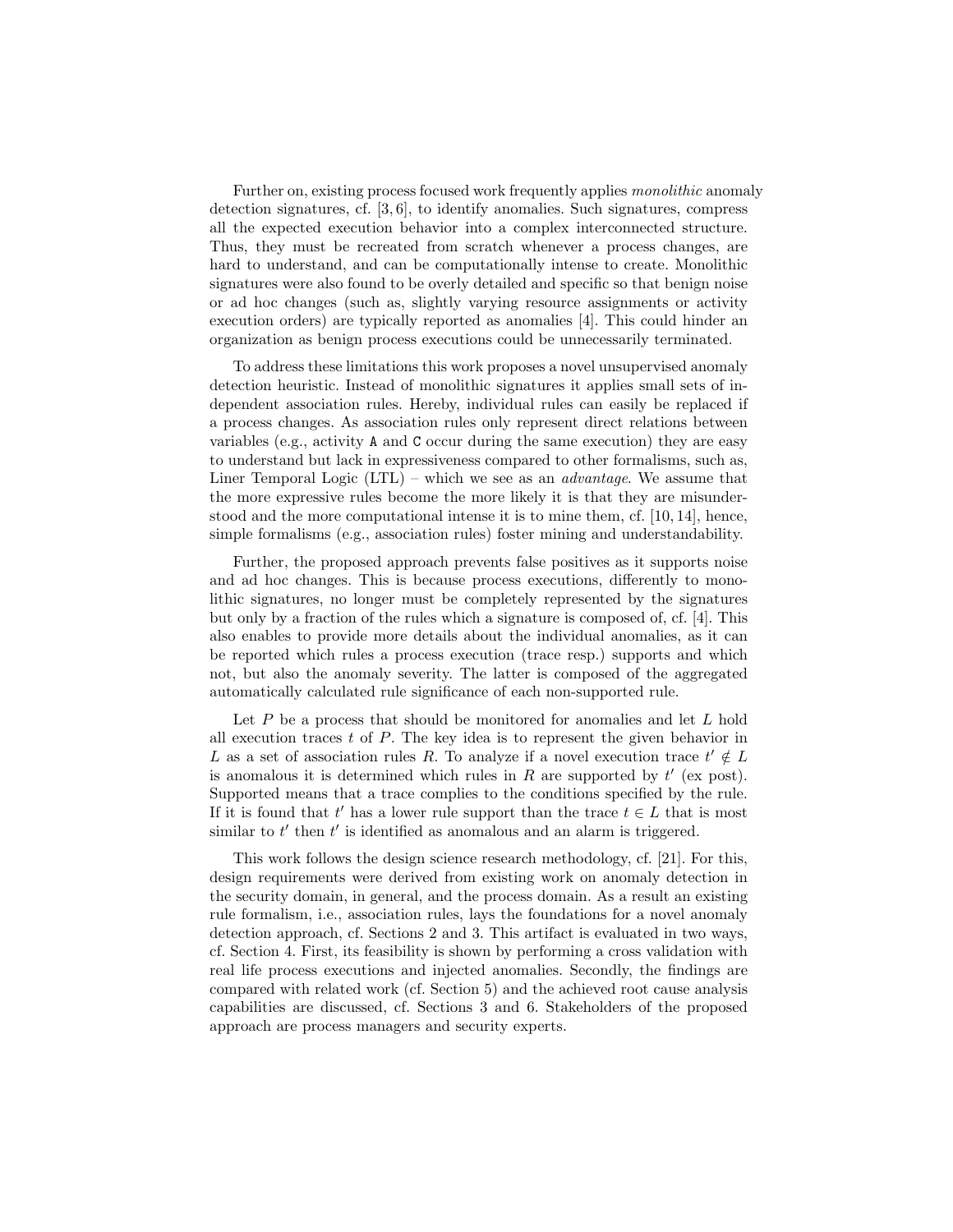## 2 Prerequisites and General Approach

This paper proposes an anomaly detection heuristic to classify process execution traces as anomalous or not. For this association rules are mined from a set of recorded execution traces  $L$  (i.e., a log). This is beneficiary as  $L: a$ ) represents real process execution behavior; b) incorporates manual adaptions, noise, and ad hoc changes; c) is automatically generated during process executions; and  $d$ ) is independent from abstracted/outdated documentation, cf. [11]. The proposed approach is *unsupervised* as the traces in  $L$  are not labeled, formally:

**Definition 1 (Execution Log).** Let L be a set of execution traces  $t \in L$ ;  $t := \langle e_1, \cdots, e_n \rangle$  holds an ordered list of execution events  $e_i := (ea, er, es, ec);$  $e_i$  represents the execution of activity  $e_i.ea$ , by resource  $e_i.er$ , which started at timestamp  $e_i$ .es  $\in \mathbb{R}_{>0}$  and completed at  $e_i$ .ec  $\in \mathbb{R}_{>0}$ ; t's order is given by  $e_i$ .es.

This notion represents information provided by process execution log formats such as, the eXtensible Event Stream, and enables the analysis of the control, resource, and temporal perspective. Accordingly, the first event in the running example, cf. Table 1, is  $e_1 = (\texttt{A}, \texttt{Mike}, 1, 5)$ . Auxiliary functions:  $\{\cdots\}^0$  returns a random element from a set/bag.  $c := a \oplus b$  appends b to a copy c of the collection given by a;  $\langle \cdot \rangle^l$  retains the last element of a list;  $\langle \cdot \rangle_i$  retains the list item with index  $i \in \mathbb{N}_{>0}$  while  $\langle \cdot \rangle_i^+$  retains all list items with an index  $> i$ .



Fig. 1. Proposed rule based process anomaly detection approach – overview

Figure 1 provides an overview of the proposed anomaly detection heuristic; algorithms are presented in Sect. 3. Firstly, a signature  $R$  is created for a process  $P$  based on the associated execution log  $L$  (rule mining), i.e.,  $L$  is assumed as given input  $(1)$ . Here, a signature R is a set of rules that represent behavior mined from L. A rule represents, e.g., that activity C should be a successor of A.

Here, rule mining is inspired from the Apriori algorithm [2] which mines value relationships in large unordered datasets as association rules. However, process execution traces are temporally ordered, e.g., based on the start timestamp of each event. To take this aspect into account association rules are extended into Anomaly Detection Association Rules (ADAR) – (rule for short) – to detect control, resource, and temporal anomalies in process execution traces, formally:

**Definition 2 (ADAR).**  $r := \langle rp_1, \cdots, rp_m \rangle$  is a rule with conditions  $rp_j :=$  $-ra, rd)$ . Let  $t \in L$  be a trace. All conditions in r must be matched by t to conclude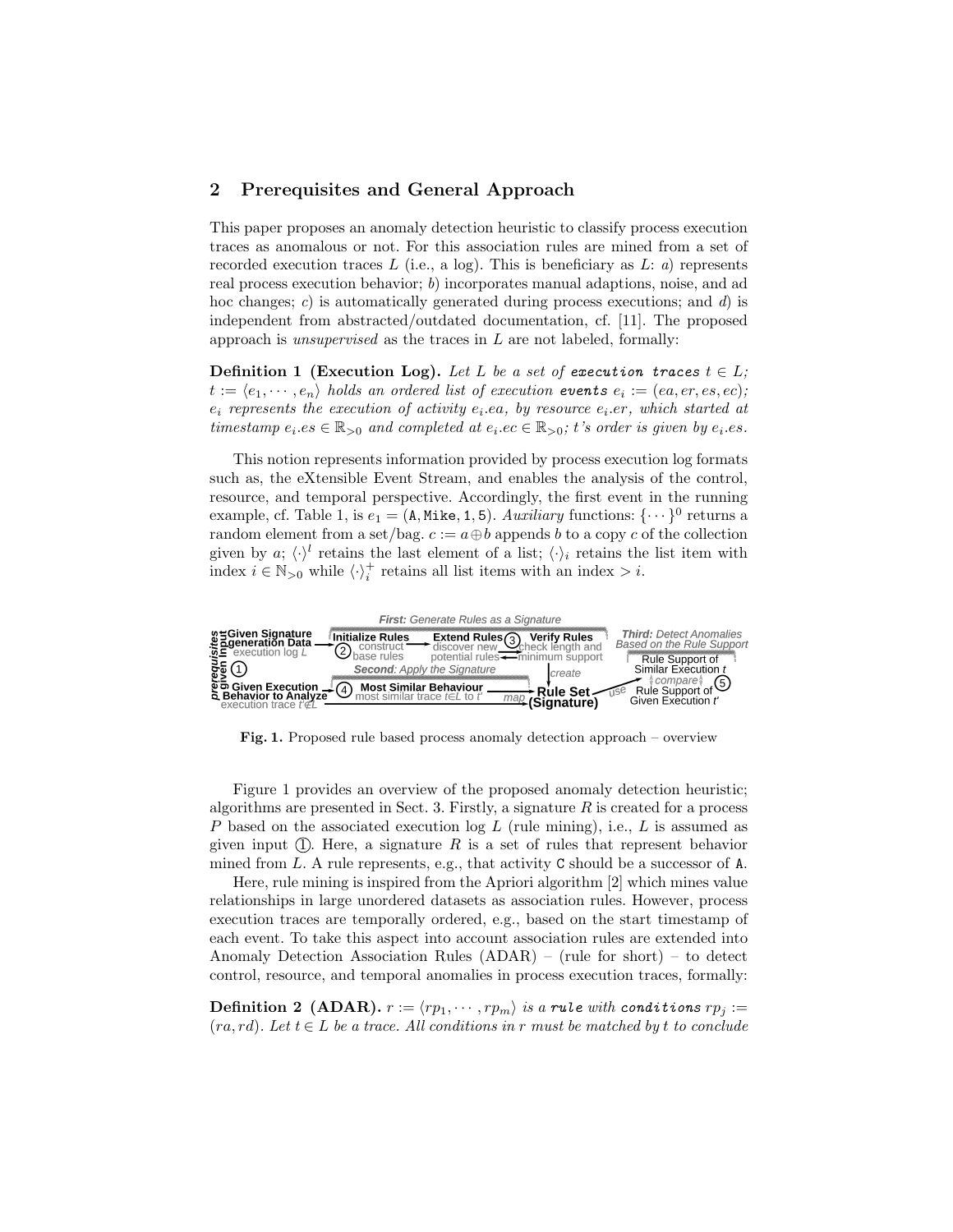that t supports r, cf. Def. 4. The condition indices j represents their expected order in r, i.e., rp<sub>j</sub> must be matched by a trace before  $rp_{j+1}$  can be. Each rule condition  $rp_j$  represents an expected activity  $rp_j$  ra and an optional execution duration represented as classes, i.e.,  $rp_j$   $rd \subseteq \{low, avg, high\}$  based on L.

The following projections were defined for rules  $(r)$  and conditions  $(rp)$ :  $rt(r) \mapsto \{\text{control}, \text{temporal}, \text{Sol}, \text{Bob}\}\$  represents that a rule can specify control, temporal, or resource behavior. The latter focuses on the assignment of resources to activities which is analyzed in the form of Separation of Duty (SOD) or Binding of Duty (BoD), cf. [7]. Further, as rules (conditions) are mined based on given traces (events); we define projections for rules (conditions) on their trace (event) so that  $rtr(r) := t$  ( $re(rp) := e$ ).

Imagine the rule  $r_1 := \langle rp_1, rp_2 \rangle$  where  $rt(r_1) = \text{control}, rp_1 = (A, \cdot),$  and  $rp_2 = (B, \cdot)$  is matched with the running example in Table 1. As  $r_1$  is a control flow rule, execution duration classes are not relevant/defined. While trace  $t_1$ supports  $r_1$  the second does not. This is because an execution of activity A succeeded by an execution of activity **B** is only given in trace  $t_1$ . If  $rp_1, ra = \mathbf{A}$ and  $rp_2.ra = C$  then the rule would be supported by both traces  $t_1$  and  $t_2$ .

**Table 1.** Exemplary running example log L containing the exemplary traces  $t_1$  and  $t_2$ 

|                |    |      | Event e Process P Trace t Activity ea Resource er Start timestamp es End timestamp ec |    |
|----------------|----|------|---------------------------------------------------------------------------------------|----|
| e <sub>1</sub> |    | Mike |                                                                                       |    |
| e <sub>2</sub> |    | Mike |                                                                                       |    |
| $e_3$          |    | Sue  |                                                                                       |    |
| $e_4$          | t2 | Mike |                                                                                       |    |
| $e_5$          | tэ | Tom  | 22                                                                                    | 29 |
| e <sub>6</sub> | t2 | Sue  |                                                                                       | 38 |
|                |    |      |                                                                                       |    |

The applied rule mining consists of *three* stages. Initially, see  $(2)$ , the basis for the mining is laid by converting each event  $e$ , given by  $L$ 's traces, into an individual rule. Hence, at this stage each rule only holds a single condition, so that  $\forall r \in R; |r| = 1$ . In the following these initial set of rules (the individual rules in  $R$ , resp.) is repeatedly extended and verified to create the final anomaly detection rule set. When assuming that the running example log only consists of  $t_1$  then the initial rule set is  $R := \{r_1, r_2, r_3\}$  where each rule consists of a single rule condition, e.g.,  $r_1 := \langle rp_1 \rangle$  where  $rp_1 \cdot ra = A$  given that  $rt(r_1) = \text{control}$ .

Subsequently, rule *extension* and *verification* approaches are iteratively applied. The rule extension, see  $(3)$ , extends each rule in R by one additional rule condition in each possible way to identify new potential rules. For example, to extend  $r_1$  all successors of activity **A** (i.e., the last rule condition,  $\mapsto r_1^l$ , in  $r_1$ , cf. Def. 3) are determined, i.e., activity B and C. Secondly, activity B and C are utilized to extend the ADAR  $r_1$  into  $r'_1 := \langle rp_1, rp'_2 \rangle$  and  $r''_1 := \langle rp_1, rp''_2 \rangle$  where  $rp'_2.ra = B$  and  $rp''_2.ra = C$ . Formally, this is defined as:

**Definition 3 (Extending individual ADARs).** Let  $\mathcal{E}$  be the set of all events in a log L and RP be the set of all rule conditions. Let  $r := \langle rp_1, \dots, rp_m \rangle$  be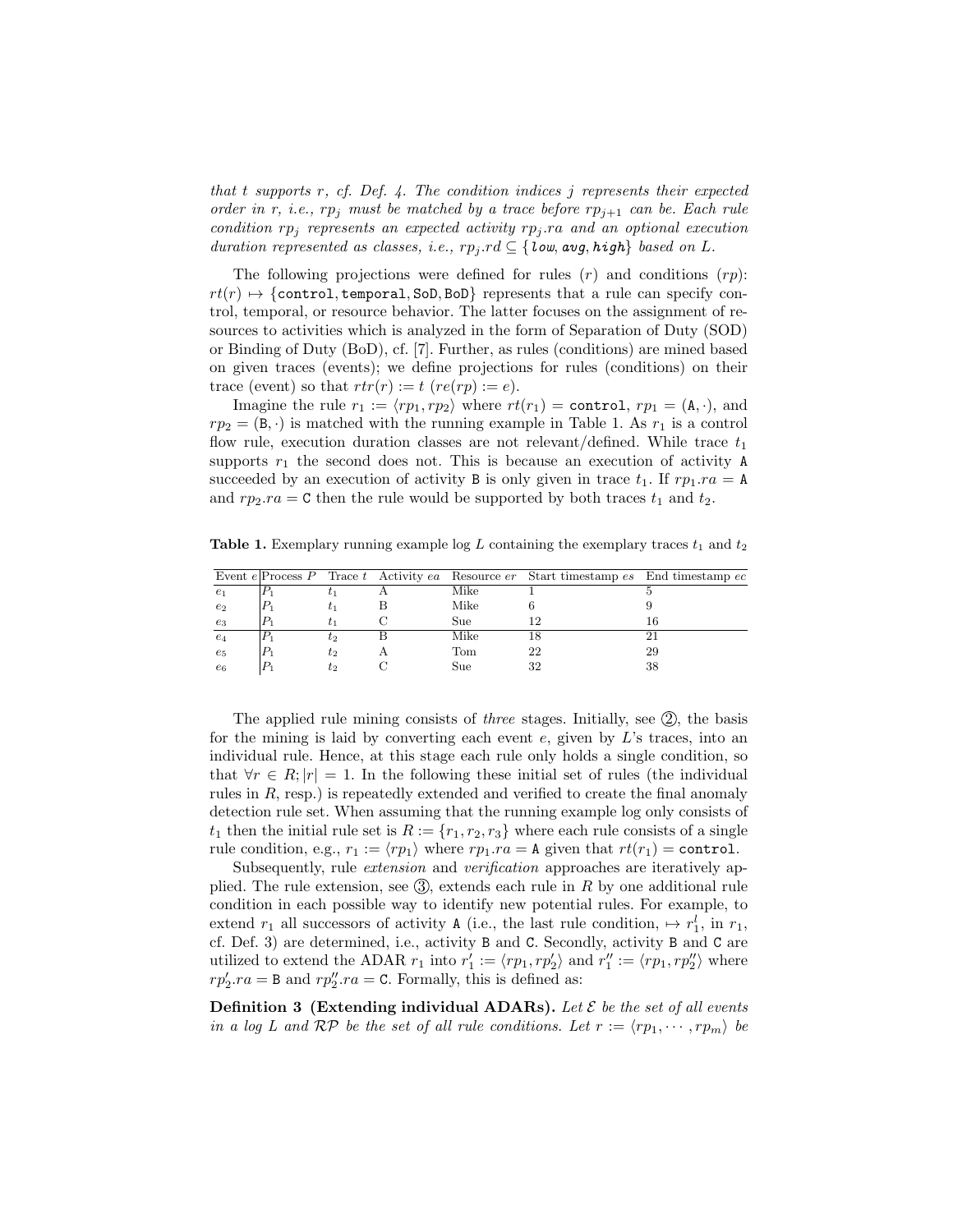a rule and  $t := \langle e_1, \dots, e_n \rangle \in L$  be an execution trace with  $rtr(r) = t$ . Rule extension function ext :  $R \times L \mapsto R$  extends r by:

$$
ext(r, t) := \{ r \oplus torp(e, rt(r)) | e \in \{ e' \in t | e'.es > e''.es; e'' = re(r^l) \} \}
$$
(1)

where torp :  $\mathcal{E} \times \{$  control, temporal, SOD, BOD}  $\mapsto \mathcal{RP}$  converts an event e into a rule condition rp, cf. Def. 5; Sect. 3.1 defines how this is performed for each of the four rule types, i.e.,  $rt(r) \in \{control, temporal, SOD, BOD\}.$ 

Finally, rule verification is applied  $(4)$ . Each rule is verified by analyzing its support, i.e.,  $sup(r, L) := |\{t \in L | mp(r, t) = \text{true}\}| / |L|$  (function mp is defined in Def. 4). Here the support of a rule represents the percentage of traces in  $L$  a rule could be successfully mapped on (match the rule conditions, resp.). If the support (i.e., the percentage of traces  $t \in L$  a rule supports) of a rule is below user configurable mins  $\in [0,1]$  then the rule is removed from R. Subsequently, the rule extension and verification steps are applied repeatedly till the rules in R are extended to a user configurable maximum length of  $rl \in \mathbb{N}_{\geq 1}$  rule conditions.

The verification variables *mins* and  $rl$  enable to fine tune rules for specific use cases and process behavior. For example, we found that the mining of longer rules resulted in stricter signatures than the mining of short rules. In comparison choosing a low mins value could result in overfitting the signatures and a high amount of rules. Further discussions on the variables are given in Section 4.

**Definition 4 (ADAR mapping).** Let  $r := \langle rp_1, \dots, rp_m \rangle$  be a rule (cf. Def. 2) and  $t := \langle e_1, \dots, e_n \rangle$  an execution trace, cf. Def. 1. Mapping function mp :  $R \times L \mapsto \{ \text{true}, \text{false} \}$  determines if r is supported by (matching to, resp.) t. Rule type  $rt(r)$  determines the matching strategy to be applied, see Sect. 3.1.

The rule  $r'_1$ , as given previously, achieves a support of 0.5 for the running example, cf. Table 1. This is because it expects activity A is succeeded by activity B. Accordingly, it can only be mapped onto trace  $t_1$  but not on  $t_2$ . Imagine, that  $mins$  was defined as 0.9, then  $r'_1$  would be removed during the verification phase from R as  $0.5 < 0.9$ . In comparison rule  $r_1''$  would not be removed as it is supported by both traces  $t_1$  and  $t_2$  (i.e.,  $sup(r''_1, L) = 1$  so that  $1 \nless 0.9$ ). Rule  $r''_1$  matches to (is supported by, resp.) traces where A is succeeded by activity C.

Finally, the mined rules  $R$  (the signature) are applied to classify a given process execution trace  $t' \notin L$  as anomalous or not. For this a trace  $t \in L$ is identified that is most similar to  $t'$ , see  $\circledS$ . The similarity between traces is measured based on the occurrence of activities in the compared traces, cf. Def. 6. Then  $t'$  and  $t$  are mapped onto  $R$ 's rules to determine the aggregated support of both traces. Finally, if the aggregated support of  $t'$  is below the aggregated support of t then the given trace  $t'$  is classified as being anomalous, see  $\circled{6}$ .

## 3 ADAR based Anomaly Detection

This section presents the algorithms for the approach set out in Fig. 1.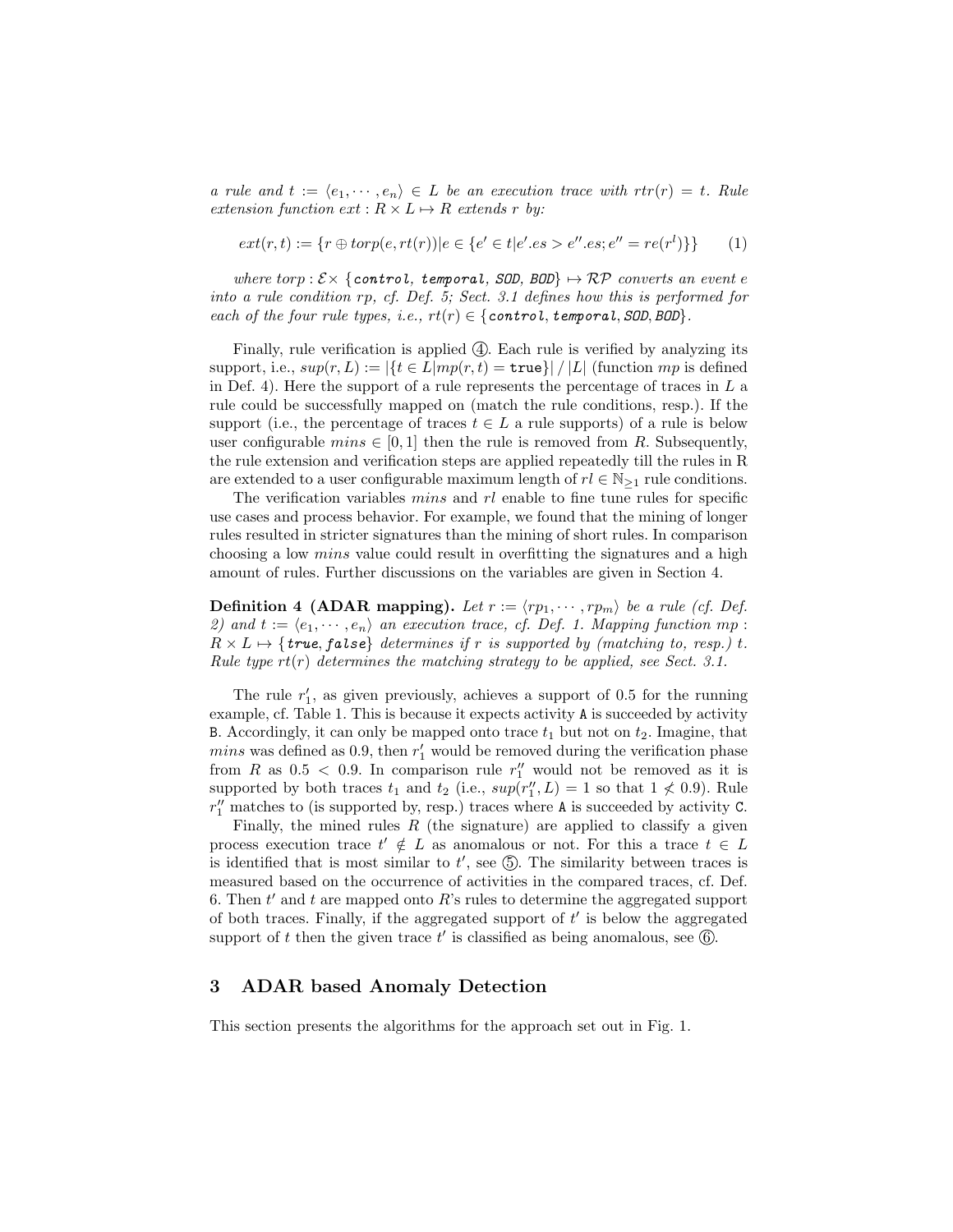#### 3.1 Anomaly Detection Association Rule Mining

The applied ADAR mining approach, cf. Alg. 1, combines the main mining steps described in Fig. 1. This is the rule set initialization, along with the iteratively applied rule extension (cf. Def. 3) and verification steps (cf. Def. 4). Depending on the user chosen rule type  $ty \in \{\text{control}, \text{temporal}, \text{Sol}, \text{BoD}\}\$ different algorithms are applied to mine either control, temporal, or resource behavior given in  $L$  into rules. While each rule type is mined individually, rules of all types can be combined in a single signature (i.e., the union of all individual rule sets).

```
Algorithm ruleMining(log L, min support mins, max rule length rl, rule type ty)
Result: set of mined rules R (i.e., a signature)
R := \varnothing; // initially the rule set (signature, resp.) is empty
foreach t \in L do // initializing the rule set R with base rules
     foreach e \in t do
     R := R \cup \{ \langle \text{torp}(e, ty) \rangle \} // initial base rule with one condition, Def. 5
for resize := 0 to rl do // generate rules up to a size of rl conditions per rule
     R := \{ext(r, rtr(r)) | r \in R \} // extend rules in R, cf. Def. 3 and Def. 2
     foreach r \in R do
```
if  $sup(r, L) < mins$  // verification, calc. rule support, cf. Def. 4 then  $R := R \setminus \{r\}$  // remove r from R because its support is too low return  $R$  // final set of mined rules  $R$  for behavior given by the log  $L$ 

**Algorithm 1:** Mines rules for a given execution  $\log L$  and rule type ty.

Definition 5 (Transforming events to ADAR conditions). The auxiliary function torp $(e, ty)$ : rp transforms an event e into a rule condition rp. Depending on the chosen rule type (given by variable ty) one out of the three following rule condition mining approaches is applied. For example, if  $ty = \text{control}$ then the following control flow rule mining approach is used.

Mining Control Flow ADARs Control flow rules represent expected activity orders, e.g., that activity A should be succeeded by activity C during a process execution. Hereby, control flow rules enable to identify process misuse, cf. [3], such as, the execution of a financially critical "bank transfer" activity without the previous execution of a usually mandatory "transfer conformation" activity. Event to control condition Accordingly, transforming an event e, during rule extension, into a rule condition:  $rp = (e.ea, \cdot)$ . Hence, when transforming  $e_1$ , as given by the running example in Table 1, into a rule condition  $rp$  then  $rp = (A, \cdot)$ . **Control ADAR Support** Trace  $t$  supports a control flow rule  $r$  if  $t$  holds all activity executions specified by the rule conditions in  $rp \in r$ , 1. Further the activity executions must occur in accordance to the order of rule conditions in  $r$ , 2 . This represents that activity executions are mutual dependent on each other.  $(1)$  and  $(2)$  are verified by Alg. 2 to determine if a trace t supports the control flow rule r. Accordingly, a rule  $r = \langle rp_1, rp_2 \rangle$  where  $rp_1 \cdot ra = A$   $(rp_1 = (A, \cdot),$ resp.) and  $rp_1-ra = B$  (meaning that activity A must be succeeded by B) would only be supported by trace  $t_1$  but not by  $t_2$  in the running example, cf. Table 1.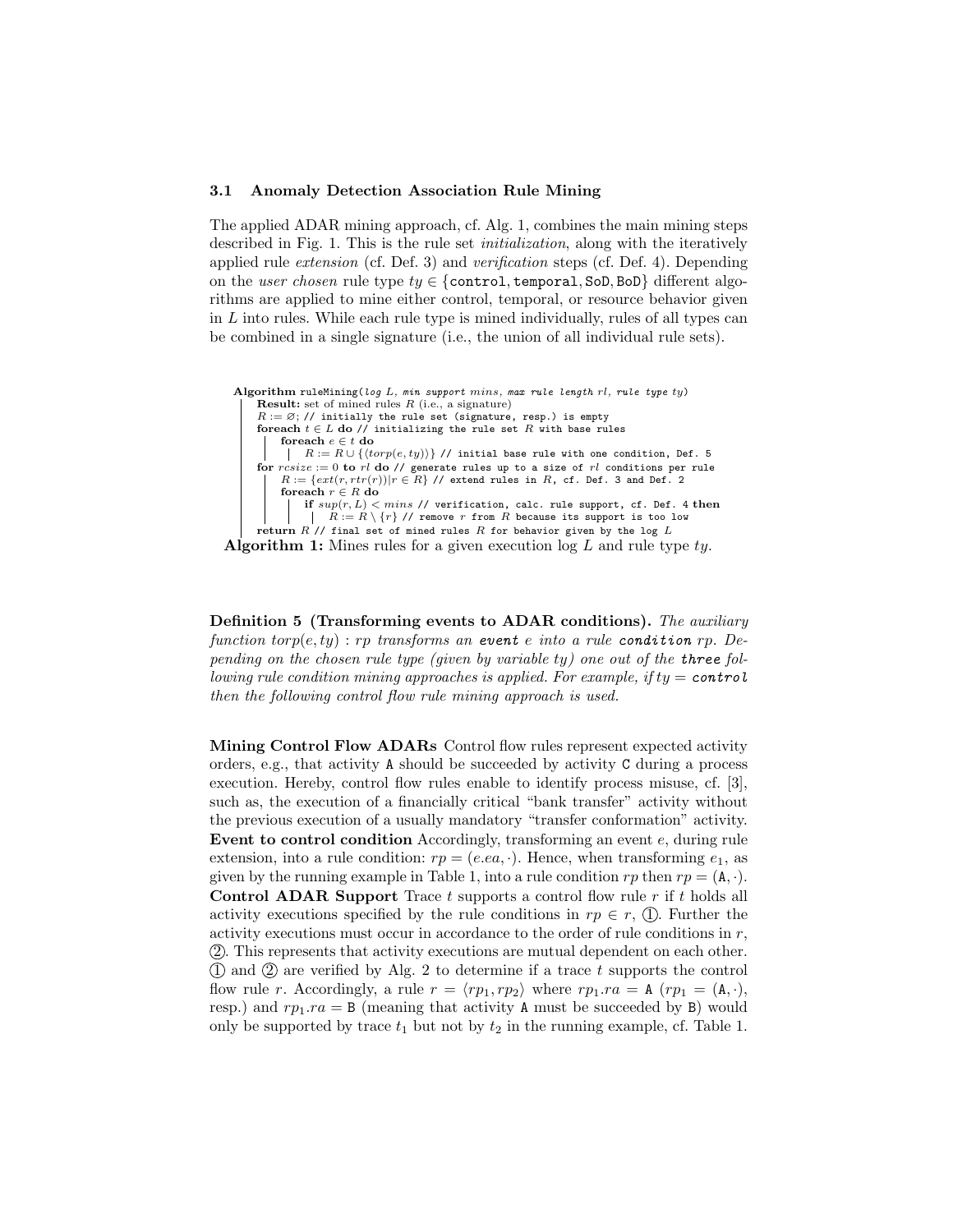Algorithm ControlSupport(trace t, control flow rule r) **Result:** if r is supported by  $t \mapsto$  true or not  $\mapsto$  false for  $j = 1$  to  $|r|$  //  $|\langle \cdot \rangle|$  retains the length of the list  $\langle \cdot \rangle$  do for  $i = 1$  to  $|t|$  do if  $t_i.ea = r_j.ra$  // verify control flow rule condition matching then  $t:=t_i^{\pm};\, r:=r_j^{\pm};$  <code>break</code> // <code>remove</code> successfully matched parts of  $t$ ,  $r$ return  $|r| = 0$ ?true:false // return true if r fully matches to t else false **Algorithm 2:** Checks if a trace t supports the control flow rule  $r$ .

This work applies a relaxed rule matching. Hence, a rule is assumed as supported by a trace as long as this trace contains at least a single combination of events that match to the rule conditions. This enables to deal with loops and concurrency but also it enables to be flexible enough to not struggle with noise and ad hoc changes. However, as found during the evaluation it is still specific enough to differentiate benign and anomalous process executions, cf. Section 4.

Mining Temporal ADARs Temporal rules focus on activity durations. Those were found to be a significant indicator for fraud and misuse, cf. [8, 5]. However, while control flow rules focus on representing distinct values (e.g., explicitly activity A is expected) this is not possible for temporal rules. This is because distinct durations, e.g., one second or one hour, are so specific that even a minor temporal variation, which we assume as being likely, would render a rule to be no longer supported by a trace. This can, potentially, result in false positives.

To tackle this challenge we propose fuzzy temporal rules. These rules are not representing durations with explicit values but with duration classes. These classes represent, for example, that the expected duration of activity A is roughly comparable or below/above the average execution duration of activity  $A -$  given by the traces in L. In this work three duration classes are in use, i.e.,  $PDC :=$ {low, avg, high}. Increasing the number of classes would be possible but it was found that this can result in overfitting the generated temporal rules (signature). Event to temporal condition A temporal rule condition consists of an expected activity execution along with its expected duration classes. For this the activity execution duration is represented as a subset of the possible duration classes PDC. So, based on an event  $e$  a temporal condition  $rp$  is constructed by defining the expected activity, i.e.,  $rp-ra := e.ea$  and selecting one or more duration class which are expected to be observed, e.g.  $rp.rd := \{low\} \subseteq PDC$ .

Algorithm 3 determines the representative duration classes for an event e based on L. Hereby, variable  $w \in [0, 1]$  "widens" the covered timespan of each duration class so that the rule support calculation becomes less strict to prevent overfitting. Compare Fig. 2. It depicts the three duration classes of PDC and how widening affects them. For example, while the activity duration  $(1)$  can clearly be represented by class low this is not the case for the duration  $(2)$ . As this duration is between the  $\arg \text{ and the high class the "widening" (w) comes into}$ effect, so that  $\mathcal{D}$  is represented by both classes. Accordingly, the two exemplary constraints  $rp_1.rd = \{avg\}$  and  $rp_2.rd = \{high\}$  would both match to  $\hat{Q}$ .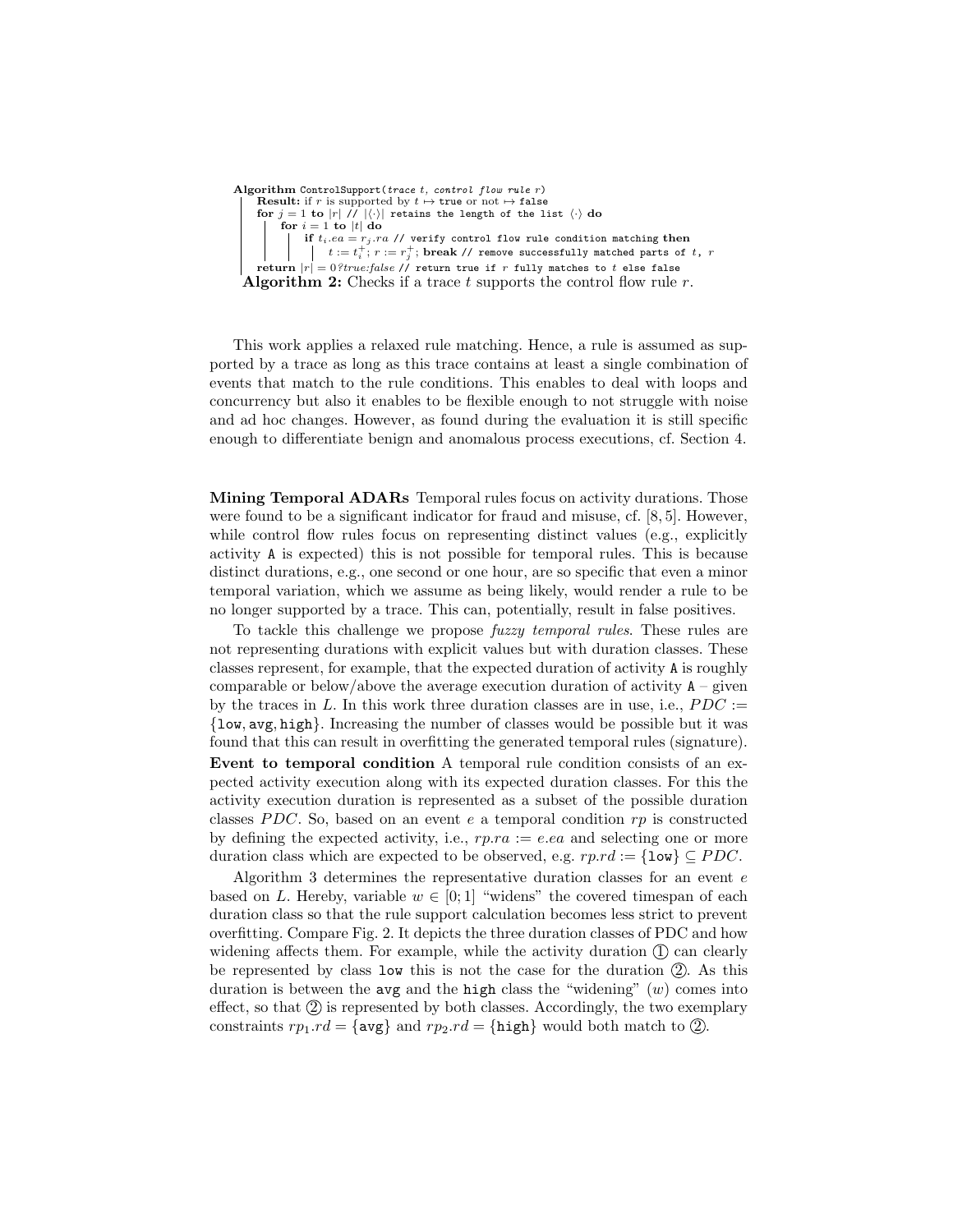```
Algorithm TempClass(event e, log L, duration classes PDC, widen w \in [0; 1])<br>| Result: set of representative duration classes DC \subseteq PDC for e
// calculate durations D for L, min and max duration, duration class timespan
part, duration d of event e, relative class timespan widening wspanD := \{e', ec - e', es | e' \in t, t \in L : e', ea = e, ea\}min := \{d | d \in D, \forall d' \in D; d \leq d'\}^0; max := \{d | d \in D, \forall d' \in D; d \geq d'\}^0part := (max - min)/|PDC|; d := e.ec - e.es; wspan = part \cdot w; i := 0foreach pdc \in PDC'/ check for each class in PDC if it is representative do
     start := min - wspan + part \cdot i; \, end := start + wspan \cdot 2 + part; \, i := i + 1if d ≥ start ∧ d ≤ end then
     \overline{DC} := DC \cup \{pdc\}return DC // set of representative duration classes for event e
```
**Algorithm 3:** Determines for a log  $L$  the duration class for an event  $e$ .

Hence, when converting  $e_1$ , see the example in Table 1, into a temporal rule condition  $rp_1$  it would be defined as  $rp_1-ra = A$  while  $rp_1.rd = \{\text{low}\}\$  when using a widening factor of  $w := 0.1$ . Given this widening factor, the average class for activity A would match durations between 3.9 and 4.1. In comparison event  $e_5$ would convert into a condition  $rp_2$  so that  $rp_2.ra = A$  while  $rp_2.rd = \{high\}.$ 



Fig. 2. Duration class representation, motivating example

**Temporal ADAR Support** A trace t supports the temporal rule  $r$  (i.e.,  $rt(r)$ ) temporal) if  $t$  holds all activity executions specified by the rule conditions in r with the expected durations. In addition, these activity and duration pairs must occur in the expected order given by r's conditions. To verify this Alg. 2, is extended by calculating and comparing duration classes, cf. Alg. 4.

```
Algorithm TempRuleSupport(trace t, temporal rule r, duration classes PDC, w \in [0,1])
  Result: true if r is supported by t; false otherwise<br>for j = 1 to |r| // |\langle \cdot \rangle| retains the length of the list \langle \cdot \rangle do
       for i=1 to \left|t\right| do
            if t_i.ea = r_j.ra \wedge ((TempClass(t_i, L, PDC, w) \cap t_i.rd) \neq \emptyset) then
                   t:=t^+_i;\ r:=r^+_j;\ {\rm break\ \ } // \ \ {\rm cf.} \ \ {\rm Alg.} \ \ 2return |r| = 0?true:false // return true if r fully matches t else false
  Algorithm 4: Checks if trace t supports the temporal rule r
```
Mining SoD and BoD ADARs Separation and Binding of Duty rules represent expected relative pairs of activities and resource assignments, cf. [7], i.e., all activities covered by a SoD rule must be executed by different resources while all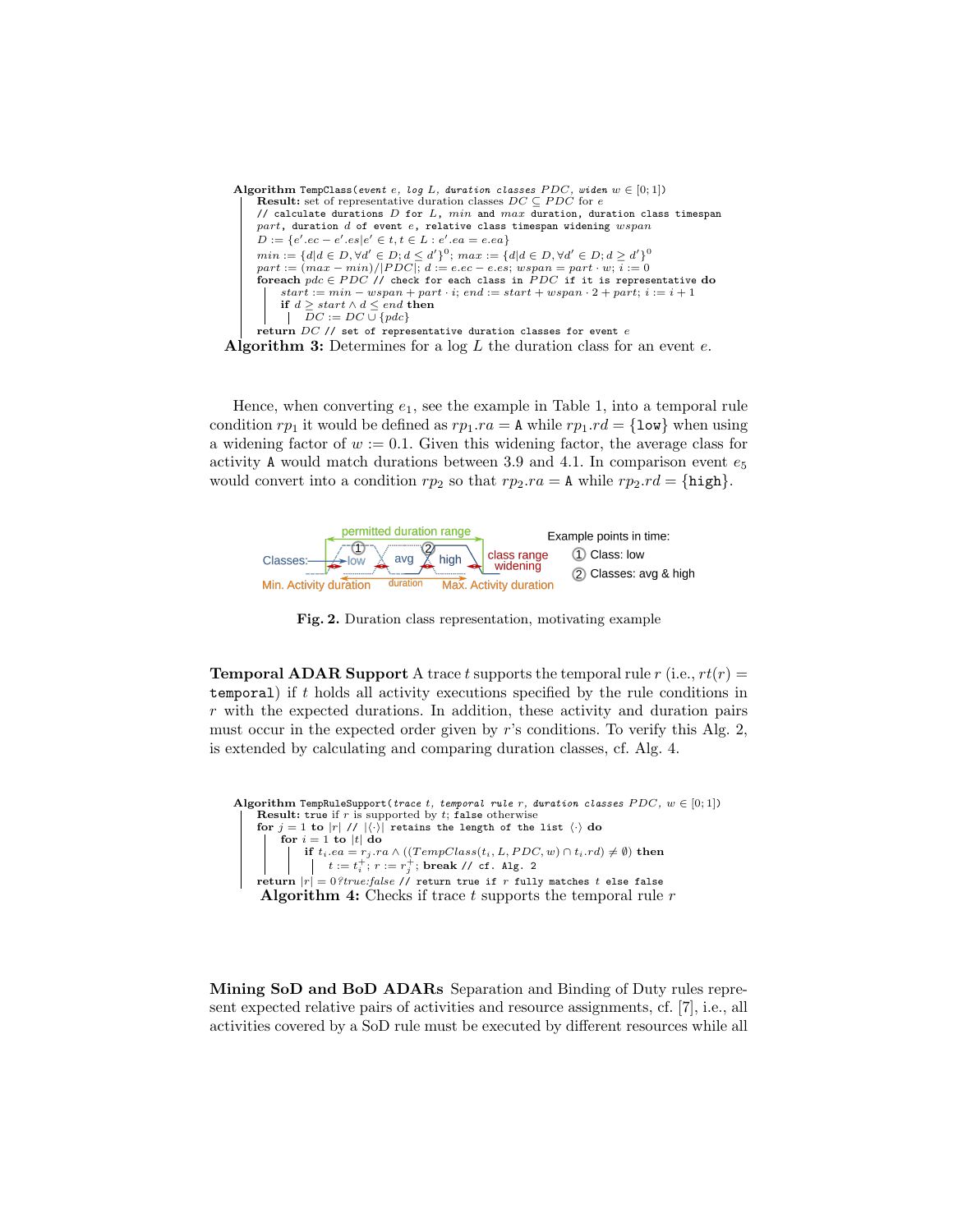activities covered by a BoD rule must be executed by the same resource. Failing to support resource rules can be an indicator for fraudulent behaviour, cf. [3, 6]. Event to resource condition Converting an event e into a SoD or BoD rule condition rp is performed by extracting the activity related to  $e$ , i.e.,  $rp-ra$ : *e.ea.* Accordingly, for  $e_1$ , in Table 1,  $rp-ra = A$  holds.

**Resource ADAR Support** To verify if a trace  $t$  is supporting a resource rule r, a set is generated that holds all resources  $RS := \{e,r | e \in t \land e.ea \in$  ${r^2r^2}$  that have executed activities which are specified in r's conditions (cf.,  $rp-ra$ ). For a BoD rule it is expected that all executions utilize the same resource, i.e.,  $|RS| = 1$ . For a  $SoD$  rule the amount of resources taking part in the activity executions should be equal to the amount of conditions, i.e.,  $|RS| = |r|$ . Accordingly, a rule  $r = \langle rp_1, rp_2 \rangle$  where  $rp_1, ra = \text{A}, rp_2, ra = \text{B}, \text{and } rt(r) = \text{Sol}$ would only be supported by trace  $t_2$  but not by  $t_1$  (cf. Table 1). This is because for trace  $t_1$  the set  $RS = \{$ Mike $\}$  (i.e.,  $|RS| = 1$ ) while  $|r| = 2$  so that  $|RS| \neq |r|$ .

### 3.2 ADAR based Anomaly Detection

The mined ADARs (i.e., a signature) are applied to classify a given trace  $t' \notin L$ as anomalous or not. For this the artificial *likelihood* of  $t'$  is calculated and compared with the likelihood of the trace  $t \in L$  that is most similar to t'. If t' is identified as less likely it is assumed as being anomalous, cf. Def 6. Hereby, the presented approach follows and exploits the common assumption that anomalous behavior is less likely than benign behavior, cf. [8, 4, 6]. The artificial likelihood of a trace is determined by aggregating the overall support (based on  $L$ ) of the rules which the trace is supporting, cf. Def. 4. This implies: the more rules a trace supports the more likely it and its occurrence is assumed to be.

Definition 6 (Anomaly detection). Let  $L$  be an execution log and  $t'$  be an execution trace with  $t' \notin L$ . Let further R be a set of rules, i.e., signature, that was mined for L and let  $\mathcal R$  be the set of all signatures. Anomaly detection function  $adec : \mathcal{R} \times \mathcal{L} \mapsto \{ true, false \}$  with

$$
adec(R, t) := \begin{cases} \text{true} & \text{if } \sum_{\substack{r \in R \\ mp(r, t') = true}} sup(r, L) < \sum_{\substack{r \in R \\ mp(r, t \sin(t', L)) = true}} sup(r, L) \\ \text{false} & \text{otherwise.} \end{cases}
$$

where  $t \operatorname{sim}(t', L)$  returns the trace  $t \in L$  that is most similar to  $t' \notin L$ .

The proposed anomaly detection approach requires to identify, for a given trace  $t' \notin L$ , the most similar trace  $t \in L$ . For this function  $t\sin(t, L) : t$  is applied. In detail: both traces are first converted into bags of activities (each one holds activities executed by the respective trace). Subsequently, the Jaccard similarity  $J(\{\cdots\}, {\{\cdots\}})$ , cf. [19], between both activity bags is calculated. This means: the more equal activities<sup>1</sup> the traces contain (have executed) the more

<sup>1</sup> Activity equivalence is considered as label equivalence here.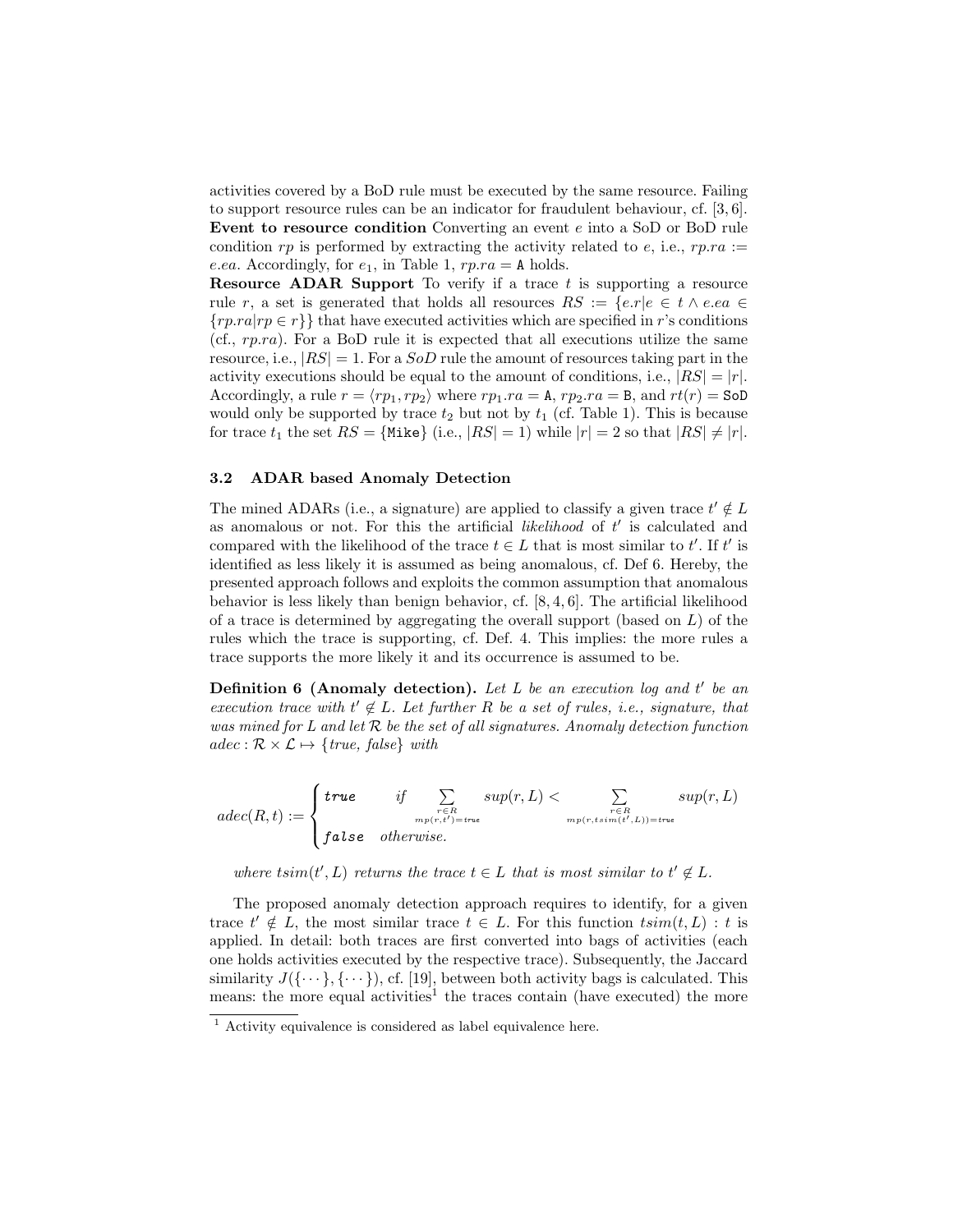similar they are, i.e.,  $J(\{A, C\}, \{B, C\}) = |\{A, C\} \cap \{B, C\}| / |\{A, C\} \cup \{B, C\}| = 0.\overline{3}.$ Overall the underlying similarity measure can be user chosen but this approach was found to be simple, fast, and sufficient during the evaluation, cf. Section 4.

Dealing with Change and Flexibility The proposed approach applies the common assumption that benign behavior is more likely than anomalous behavior, cf. [4]. Nevertheless benign *noise* and *ad hoc changes* still occur in the signature mining data (i.e.,  $L$ ) but also in the traces that are analyzed for anomalies, cf. [4]. These kinds of behavior can, if the applied signature is too strict or overfitting, be misinterpreted as being anomalous and so result in false positives. Hence, the proposed approach applies three strategies to mitigate this risk:

- Similarity: given traces are not compared with strict fixed signatures or thresholds. Instead the signature and the expected behavior is individually and automatically adapted for the trace that is analyzed by dynamically selecting a similar trace in L which is utilized as a source for comparable behavior.
- Rule significance: the significance and impact of each rule is dynamically calculated during the anomaly detection phase. For this the rule support given by L (i.e., the percentage of traces in L that the rule supports) is utilized. Hence, each rule gets automatically assigned an individual significance.
- **Signature strictness:** a trace must not match to all rules a signature  $R$  is composed of. Instead the applied approach aggregates the support of each rule so that a trace can "compensate" an unsupported rule by supporting other rules. Such a relaxed approach, in comparison to stricter existing work, cf., [1], provides a basis to deal with noise and ad hoc changes, cf. [5].

Fostering Root Cause Analysis and Understandability One of the main driver for this work was the need for and lack of *root course analysis* capabilities in the process anomaly detection domain, cf. [4]. An insufficient support for root cause analysis can, for example, harden it to choose and apply appropriate countermeasures for identified anomalies. This aspect is tackled by:

- Severity: existing process anomaly detection approaches frequently generate binary results, i.e., they mark traces either as anomalous or not, cf. [4]. However, this does not allow to assess the severity of an anomaly. Hence, we propose to utilize the aggregated rule support of a signature/traces  $(t \text{ vs. } t')$ as an indicator for the deviation severity between a trace and a signature.
- Granularity: binary detection results are also insufficient to perform a thorough anomaly analysis as they do not indicate which specific parts of a trace did not comply to the utilized signatures. In comparison, the proposed approach comprises the signature from multiple fine granular rules which can be individually reported as supported or not; enabling to fine granularly report which parts of a given trace were affected by an identified anomaly.
- Simplicity and clarity: during the evaluation the mined signatures were found to contain a relative low amount of rules (e.g., below 100 temporal and control rules). Given the low amount of short and simple rules those can, likely,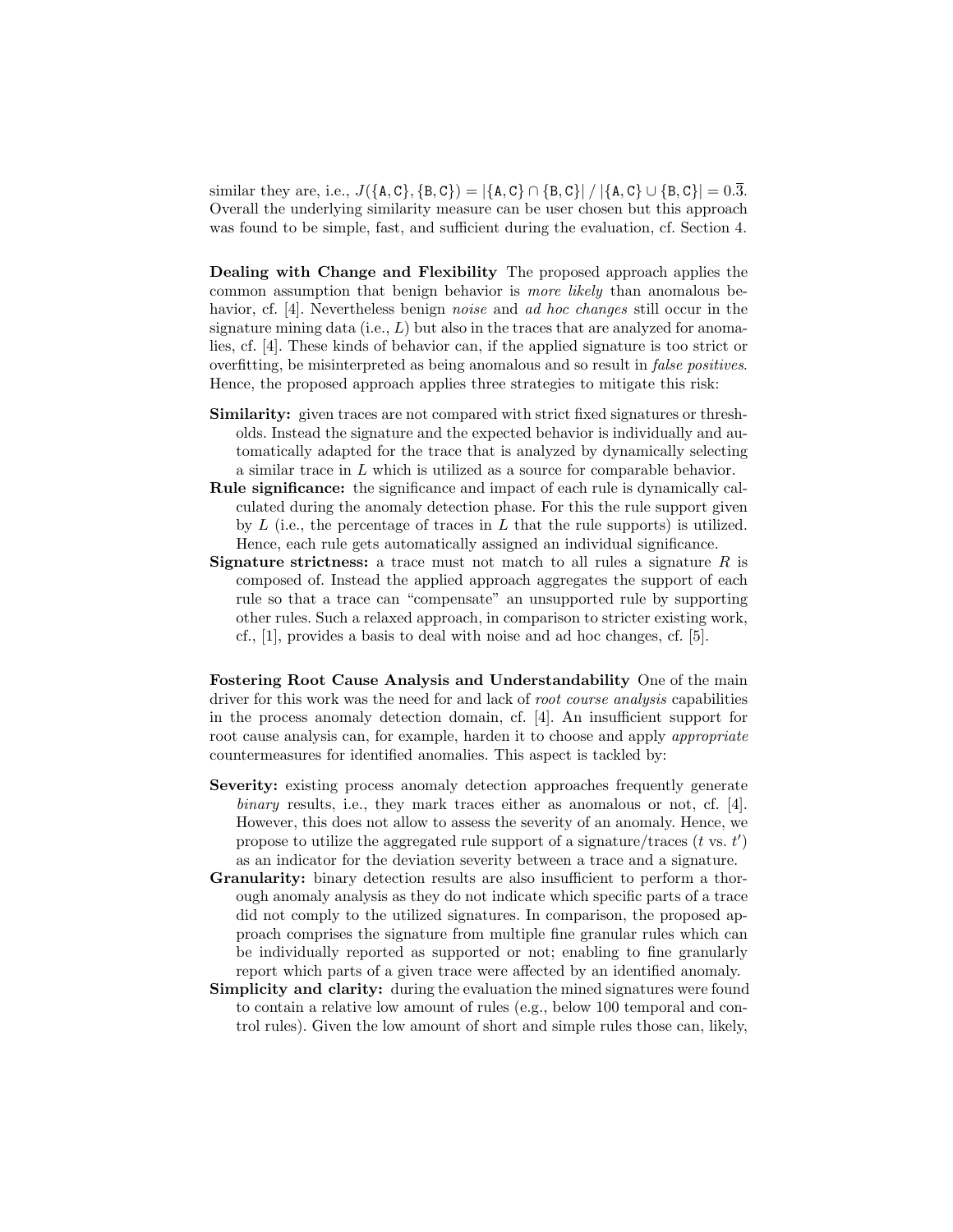easily be grasped and taken into account by experts when analyzing process executions (traces resp.) which were found to be anomalous.

For root cause analysis, first of all, the proposed approach estimates the severity of each anomaly, which enables to quickly rank anomalies as less or more crucial. Secondly, it reports which rules are supported or not. This enables to quickly grasp the differences between expected and observed behaviour. Hereby, it can, for example, become evident that a combined resource and control rule violation origins from an inexperienced employee which can be contacted to explain and sort out the situation (countermeasure selection). Alternatively, it could become evident that a large amount of rules are not supported and that the execution must be terminated, as a countermeasure, to prevent further harm.

## 4 Evaluation

The evaluation utilizes *real life* process execution logs from multiple domains and artificially injected anomalies in order to assess the anomaly detection performance and feasibility of the proposed approach. It was necessary to inject artificial anomalies as information about real anomalies are not provided by today's process execution log sources. The utilized logs were taken from the BPI Challenge 2015<sup>2</sup> (BPIC) and Higher Eduction Processes (HEP), cf. [20].

The BPIC logs hold 262,628 execution events, 5,649 instances, and 398 activities. The logs cover the processing of building permit applications at five (BIPC<sub>-1</sub> to BIPC<sub>-5</sub>) Dutch building authorities between 2010 and 2015. The HEP logs contain 28,129 events, 354 instances, and 147 activities – recorded from 2008 to 2011 (i.e., three academic years  $\rightarrow$  HEP 1 to HEP 3). Each trace holds the interactions of a student with an e-learning platform (e.g., exercise uploads). All logs contain sufficient details to apply the proposed approach (e.g., execution events, activities, timestamps, resource assignments, etc.).

The logs were evenly randomly separated into training (for signature generation) and test data (for the anomaly detection performance evaluation). Subsequently, 50% randomly chosen test data entries were randomly mutated to inject artifical anomalies. By randomly choosing which, how many, and how frequently mutators are applied on a single chosen test data entry (trace, resp.) this work mimics that real life anomalies are diverse and occur in different strengths and forms. Further the application of mutators enables to generate labeled nonanomalous (i.e., non-mutated) and anomalous (i.e., mutated) test data entries. Hereby, it becomes possible to determine if both behavior "types" are correctly differentiated by the proposed approach (cross validation). The applied mutators inject random control flow, temporal, and resource anomalies:

a) Control Flow – two mutators which randomly mutate the order and occurrence of activity execution events; and  $b$ ) Temporal – randomly chosen activity

 $^2$  http://www.win.tue.nl/bpi/2015/challenge – DOI: 10.4121/uuid:31a308ef-c844-48da-948c-305d167a0ec1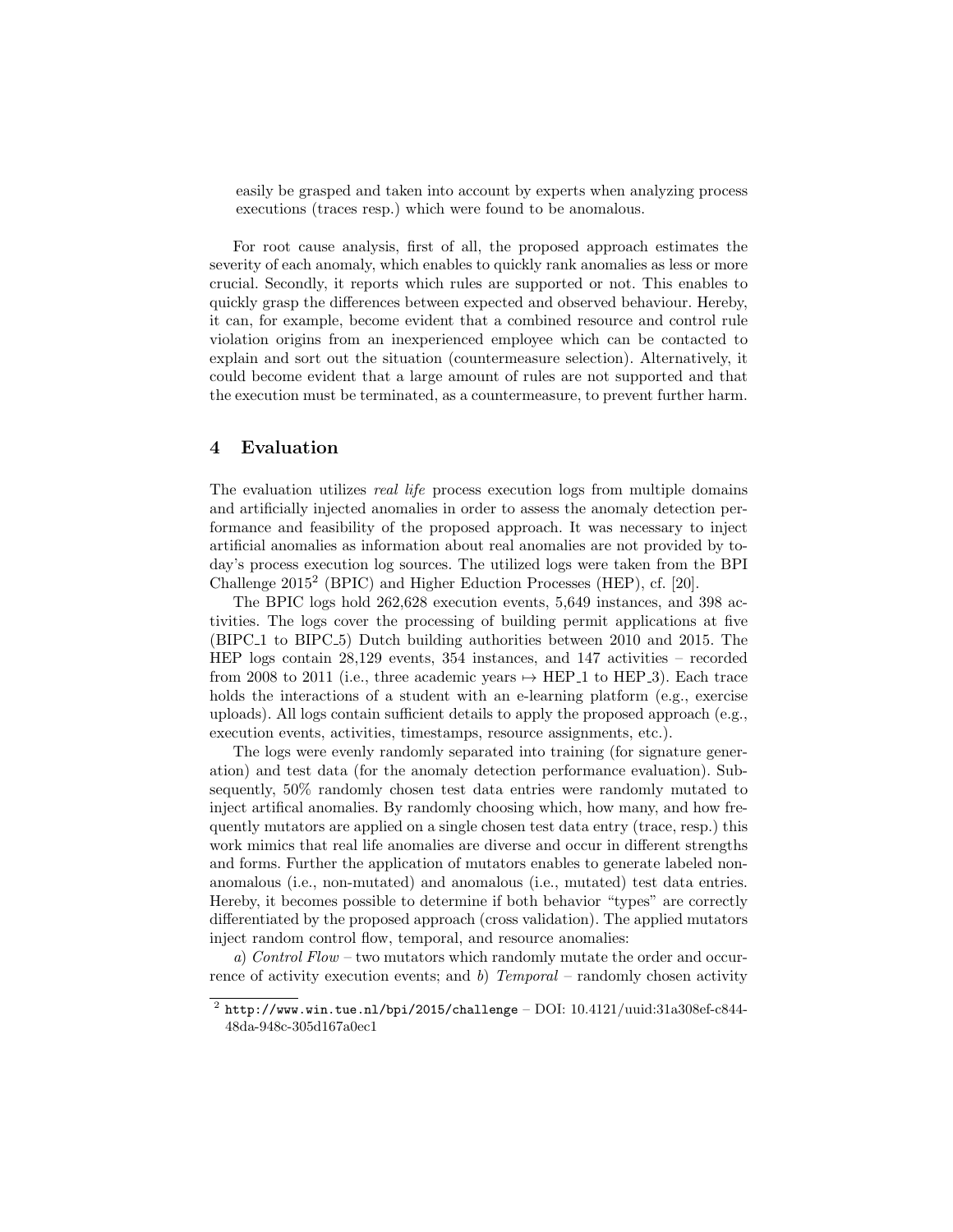executions get assigned new artificial execution durations; and c)  $Resource - ac$ tivity/resource assignments are mutated to mimic, for example, BoD anomalies.

The applied mutators were adapted from our work in [5, 6]. Combining multiple mutators enables to represent the diversity of real life anomalies. In addition, the applied random training and test data separation also evaluates if the proposed approach is capable of dealing with benign noise and ad hoc changes by not identifying them as anomalous. This is, because the test data contains benign behavior which is not given by the training data (e.g., bening ad hoc changes). The following results are an average of 100 evaluation runs. This enables to even out random aspects, such as, the random data separation and trace mutation.

Metrics and Evaluation Here, the feasibility of the presented approach is analyzed. For this, a cross validation is performed to determine if known anomalous (mutated) execution traces are correctly differentiated from known nonanomalous (non-mutated) ones. Through this four performance indicators are collected: True Positive (TP) and True Negative (TN), i.e., that anomalous (TP) and non-anomalous (TN) traces are correctly identified. False Positive (FP) and False Negative (FN), i.e., that traces were incorrectly identified as anomalous (FP) or non-anomalous (FN). Finally, these indicators are aggregated into:

a) Precision  $P = TP/(TP + FP)$  – if identified anomalous traces were in fact anomalous; and b) Recall  $R = TP/(TP + FN)$  – if all anomalous traces were identified (e.g., overly generic signatures could result in overlooking anomalies); and c)  $Accuracy A = (TP + TN)/(TP + TN + FP + FN)$  – a general anomaly detection performance impression;  $TP, TN, FP, FN \in \mathbb{N}; P, R, A \in [0, 1].$ 

An optimal result would require that TP and TN are high while FP and FN are low so that the accuracy becomes close to one. Further, the  $F_\beta$ -measure, Eq. 2, provides a configurable harmonic mean between P and R, cf. [9]. Hence,  $\beta < 1$ results in a precision oriented result while  $\beta = 1$  generates a balanced result.

$$
F_{\beta} = \frac{(\beta^2 + 1) \cdot P \cdot R}{\beta^2 \cdot P + R} \tag{2}
$$

Results The results were generated based on the BPIC 2015 and HEP process execution logs and following proof of concept implementation: https://github. com/KristofGit/ADAR The implementation was found to be calculating a signature within minutes and required only seconds to classify a trace as anomalous or not. Once generated the signatures can be reused and easily adapted by adding new rules or removing old ones, e.g., to address concept drift. To ensure that for both data sources roughly the same amount of traces is analyzed only traces which did take place during 2015 were used from the BPIC 2015 logs.

Primary tests were applied to identify appropriate configuration values, e.g., the maximum rule length  $rl := 3$  (control and temporal) and  $rl := 2$  (resource). Longer rules can result in stricter potentially overfitting signatures. This is because longer rules contain more details and thus provide less flexibility than shorter ones. In comparison, the minimum support a rule has to achieve *mins* during the mining phase, to be accepted as a part of the signature, was set to 0.9/0.8 for control/temporal rules. For this variable it was found that higher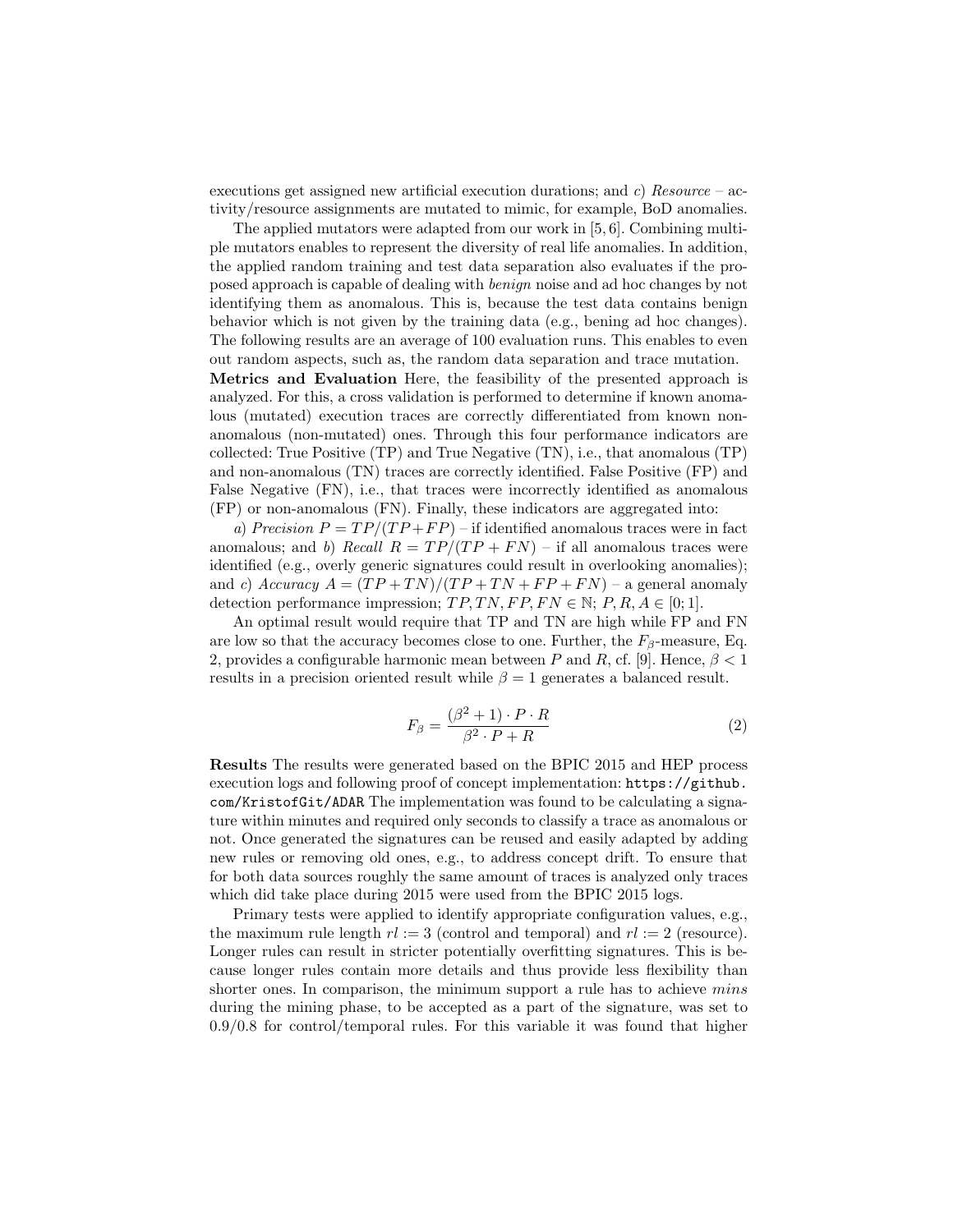values could potentially result in a very small rule set or in finding no rules at all. In comparison, using a lower value could result in finding a very high amount of rules. This does not necessarily result in better anomaly detection results as it increases, as we found, the risk of generating overfitting signatures.

Finally, the fuzzy temporal rule generation can be configured based on the chosen temporal class widening variable  $w$  which was set to 0.2. Lowering this value would result in stricter signatures (temporal rules, resp.) that could potentially struggle when dealing with noise and ad hoc changes while a higher value would result in potentially overlooking anomalies as the signatures become less strict. Given the low amount of configuration variables we assume that existing automatic optimization algorithms should, likely, be able automatically find optimal settings for the proposed approach based on given training data.

The average evaluation results are shown in Tab. 2. Overall, an average accuracy of 81% was achieved along with an average precision of 77% and an average recall of 89%. Given these results we conclude that the proposed approach is feasible to identify the injected anomalies in the analyzed process execution data. Moreover, it becomes visible that the detection of diverting anomalous behavior becomes harder the more diverse and complex the benign behavior is (e.g., because of noise or ad hoc changes). Accordingly the anomaly detection performance of the BPIC 2015 logs are lower than the results for the HEP logs. Nevertheless, an average anomaly detection accuracy of 75% was achieved for the more challenging BPIC 2015 process execution log data.

 $HEP_1$  HEP 2 HEP 3 BPIC5 1 BPIC5 2 BPIC5 3 BPIC5 4 BPIC5 5

| Precision               | 0.86 | 0.87 | 0.85 | 0.73           | 0.70 | 0.78 | 10.69 | 0.69 |
|-------------------------|------|------|------|----------------|------|------|-------|------|
| Recall                  | 0.98 | 0.98 | 0.97 | $ 0.90\rangle$ | 0.85 | 0.75 | 0.87  | 0.84 |
| Accuracy                | 0.91 | 0.91 | 0.90 | 0.78           | 0.74 | 0.77 | 0.73  | 0.73 |
| $F_{0.5}$ -measure 0.88 |      | 0.88 | 0.87 | 0.76           | 0.73 | 0.77 | 0.72  | 0.72 |
| $F_1$ -measure          | 0.92 | 0.92 | 0.91 | $ 0.80\rangle$ | 0.77 | 0.77 | 0.77  | 0.76 |

Table 2. Anomaly detection performance of the presented approach

## 5 Related Work

The most comparable work [18] also applies association rules for anomaly detection in processes. However, rules are largely manually generated (e.g., a user defines the expected maximum activity duration) and order dependencies between activities are not verified. Our survey on anomaly detection in business processes [4] reveals several shortcomings in most existing work: a) only single process perspectives are supported; and  $b$ ) the analysis of anomalies is not fostered/supported; and  $c$ ) monolithic signatures are frequently utilized – which are hard to grasp, struggle with noise and ad hoc changes, but also cannot be par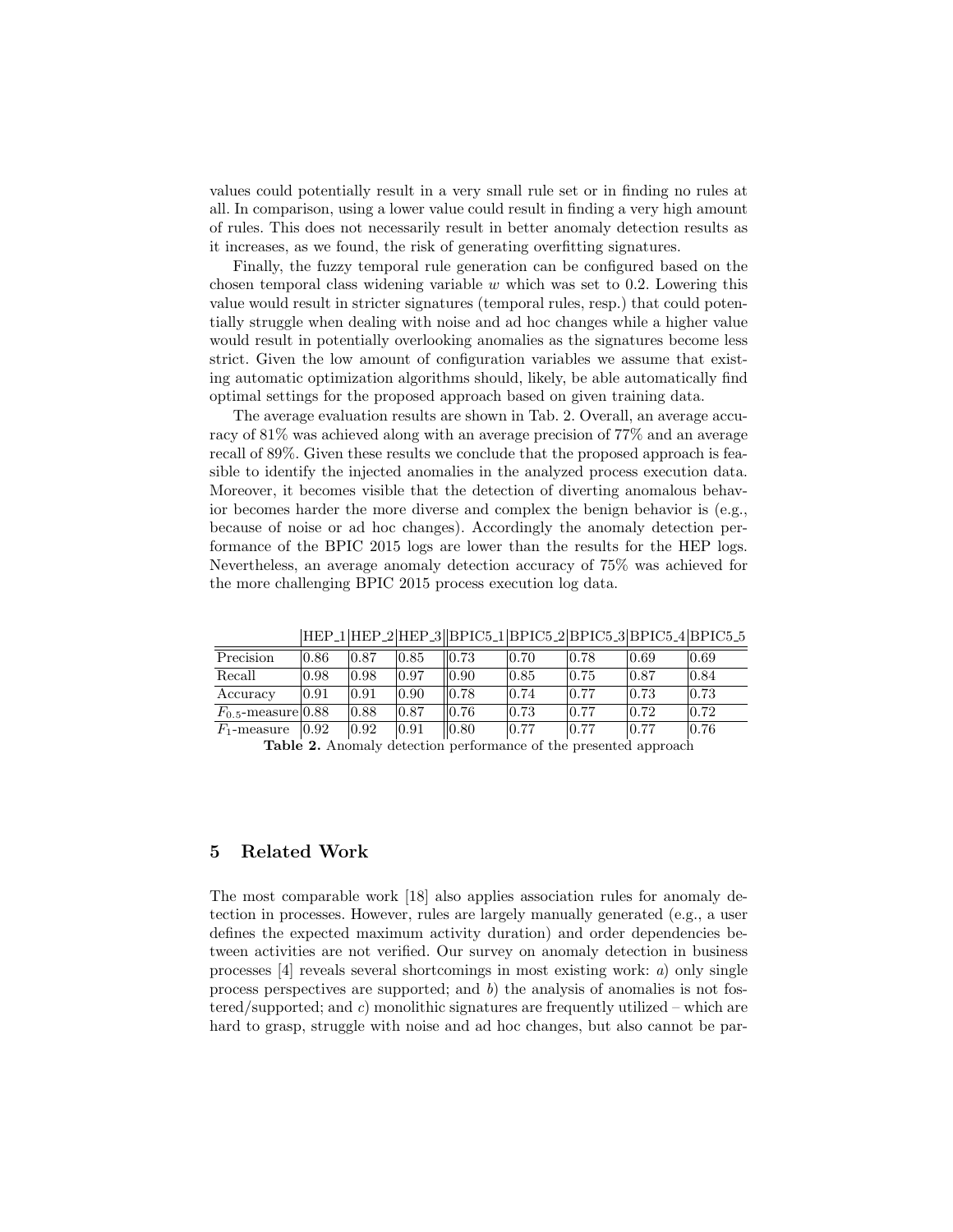tially updated whenever the underlying process changes. Likely, these limitations hinder the application of process anomaly detection in the real world.

Further, compliance checking approaches are related, cf. [15, 14]. These approaches utilize, e.g., rule based, definitions of expected process behavior to analyze its definition and execution for deviations and, partially, deviation root causes, cf. [16, 14]. However, such work typically does not take noise and ad hoc changes into account, possibly resulting in false positives. Further the expected behavior definitions are typically assumed as given as their creation can result in extensive (manual) efforts that require in depth domain and process knowledge.

In the security domain, anomaly detection and root cause analysis are major research areas. However, existing approaches are too specialized to be applied to process data, cf. [12, 5], because they focus on single unique use cases and data formats, such as, specific network protocols, e.g., the Session Initiation Protocol, cf. [17]. These approaches can hardly be generalized and applied to process execution logs which hold different data, formats, and contextual attributes.

One could argue that instead of applying anomaly detection the process definition could be secured by applying security focused modeling notations, cf. [7]. In real world scenarios, this would require to be aware of all potential sources for security incidents during the design phase and to constantly update the processes to meet novel security challenges. In comparison the proposed anomaly detection approach is self learning and can also deal with process changes automatically.

## 6 Discussion and Outlook

This paper focuses on two main challenges a) the detection of anomalies in process executions; and b) taking a first step towards supporting the analysis of detected anomalies. We conclude that this paper was able to meet the first challenge as the conducted evaluation showed an average anomaly detection recall of 89%. This goes with a substantial simplification of the generated signatures compared to previous work in [6] (complex likelihood graphs vs. short rules) which fosters the understandability of the signatures and identified anomalies.

As the identified anomalies (and related traces) can be complex and hard to understand we argue that anomaly detection approaches should support experts when analyzing anomalies along with the related alarms. For this experts would, as we assume, require, inter alia, information about a) which part of an execution trace is affected by an anomaly; and  $b$ ) the anomaly severity, cf. [13]. It is shown how such information can be provided by the proposed rule based anomaly detection approach. To our knowledge this is the first process anomaly detection approach that does so. We assume that it is necessary to identify but also to understand anomalies to choose appropriate anomaly countermeasures.

Future work will concentrate on expanding and evaluating the proposed approaches' root cause analysis capabilities. For this, visualization and management tools will be created that enable to handle the provided information (e.g., which rules are supported or not) in an interactive manner. Further, user studies will be performed to assess the benefits of the provided information in detail.